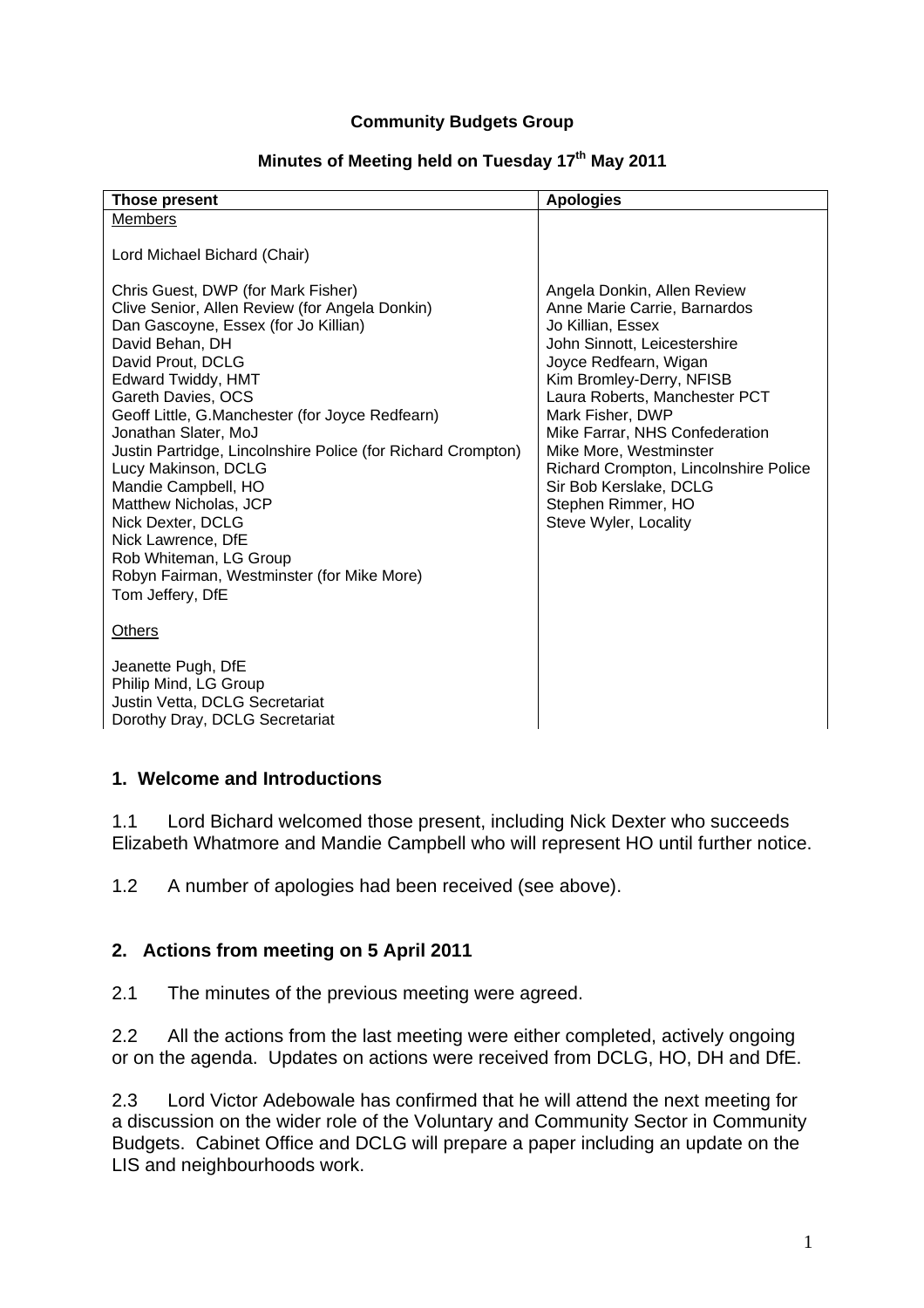**ACTION:** CO and DCLG to provide a paper to support discussion on the role of the Voluntary and Community Sector in Community Budgets at the next meeting.

2.4 HO has been following up on police engagement in CB. The Association of Chief Police Officers (ACPO) had offered their assistance. HO had engaged with two areas where police were reported as contributing effectively and sitting on relevant boards. HO will continue to tackle incidents of misunderstanding on police engagement in CBs on a case by case basis.

**ACTION:** HO to liaise with ACPO on highlighting the importance of police engagement in CB. Whitehall champions to report back by next meeting on the extent of police engagement in CB areas.

2.5 DH confirmed that a date in June  $(13<sup>th</sup>)$  had been identified for its workshop for first phase areas. The workshop to explore CBs and how clusters sit together would be run jointly by DH and NHS.

**ACTION:** DH to notify first phase areas of the June workshop.

2.6 Discussions on the court proceedings project had been held with the London judiciary and HM Courts and Tribunals Service. Further detailed project planning is underway and DfE is looking at how it can support this work.

2.6 The evaluation working group had so far received only 5 responses from the 16 areas to its request for details on areas local evaluation plans in order to aid codesign, support and ensure the overarching element of the evaluation fits and complements local work.

# **3. Discussion of radical possibilities**

3.1 Nick Dexter introduced a discussion of the prospects for taking a new, radical approach to the development of community budgets. Potentially this could cover all public funding in an area. The Group considered the possibility of taking a collaborative co-design approach in one or two areas to develop outcomes, service solutions and a Community Budget comprising all public funding in these areas. Senior officials from agencies in the area and Whitehall might work intensively, over a sustained period, as part of a single team to work this through on a tightly defined timetable. Communities, VCS and private sector would need to be fully engaged and opportunities to devolve and to open up services integral. The output could be an Operational Plan describing how a single budget could be implemented in each place – what would need to happen locally and what would need to be changed centrally – and the outcomes etc.

## 3.2 In discussion the following points were made:

- This could provide a new approach for how an area might challenge Government for a different way of doing things – and a different policy making approach;
- This could present an opportunity to test a different, thoroughly localist, approach to operationalising the theory, long held by many, that a single budget for a place, used to deliver locally-defined outcomes, could be a better way to drive transformation in local service delivery;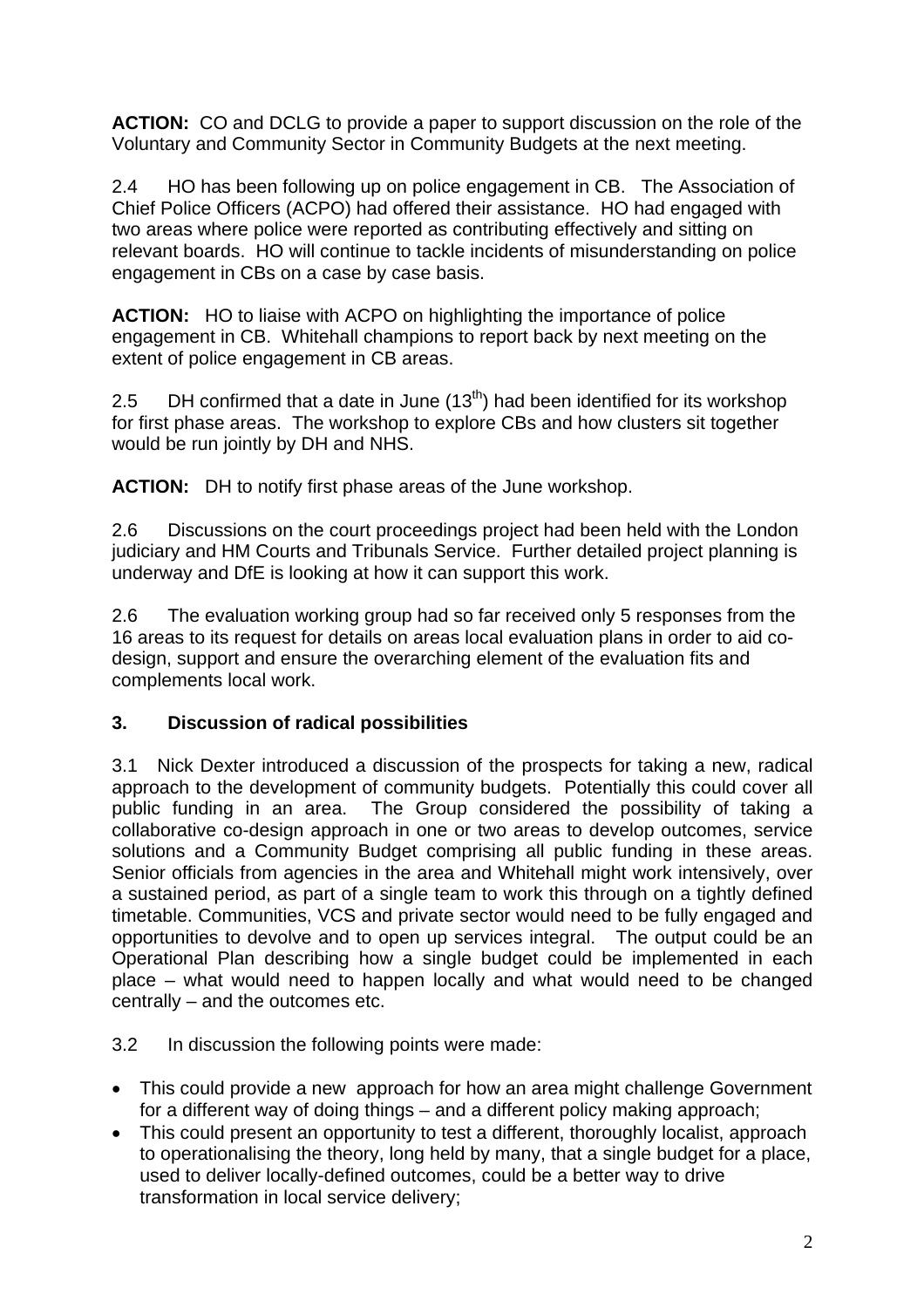- It would require strong cross-government support, strong political steer and clear ministerial commitment;
- There were tensions around the ability for financial benefits realised from one activity to be used to offset another;
- Need to have integrated public service commissioning supported by integrated funding;
- Would explore the extent to which money can be spent now to save later and what mechanisms are needed to support that – at the moment this is being done department by department;
- Should aim to pool the money at source and test its workability in one or two areas – not repeat work undertaken in Total Place;
- "Who is the commissioner?" needs to be made clear as not all partners have commissioning powers – not all money in an area can be given to the LA;
- This might chime well with the forthcoming Opening Public Services White Paper, expected to set out a framework for driving further decentralisation of funding and services to local authorities, communities and individuals and the opening up of service delivery.

**ACTION:** DCLG to produce a paper on widening and deepening Community Budgets for the next meeting.

## **4. Items 3, 4 and 5: Community Budgets Stocktake, Update on 1st Phase and National implementation of Community Budgets for Families with Multiple Problems**

4.1 An update was given on learning from a light-touch stock-take exercise on the creation of first phase CBs. The findings suggest that in taking the work forward it is important to have a strong narrative on what a more radical outcome would look like for those areas who want to adopt a broader focus than FMP, clarity on the "offer", local flexibility on themes and lead-in times, sharing learning across the LG sector with delivery partners and direct access to champions in Whitehall.

4.2 The Group agreed to take discussion of findings of the stocktake, paper 3 (update on first phase) and paper 4 (national implementation of CBs for FMP) together. The papers were accepted and the following points were made in discussion:

- The Prime Minister had set out his ambition to turn around the lives of the most problematic families. The Group needed to consider how to help realise that;
- Work is still in hand to unlock progress in first phase 16 Baroness Hanham's Group was critical;
- Baroness Hanham's group is working to address issues around data sharing, innovative finance, assessment simplification and governance and leadership. Work leads on each of these work strands aim to identify problems and potential solutions on each of these issues for further consideration and development of proposals for ministers;
- Need to link with Louise Casey's problem families review;
- Worth remembering (and restating) why Community Budgets and Families with Multiple Problems are linked i.e. the degree of duplication and overlaps;
- Scaling up is about the assistance offered and unlocking new finance. It is not just about mechanisms, but also how other forms of investment take place;